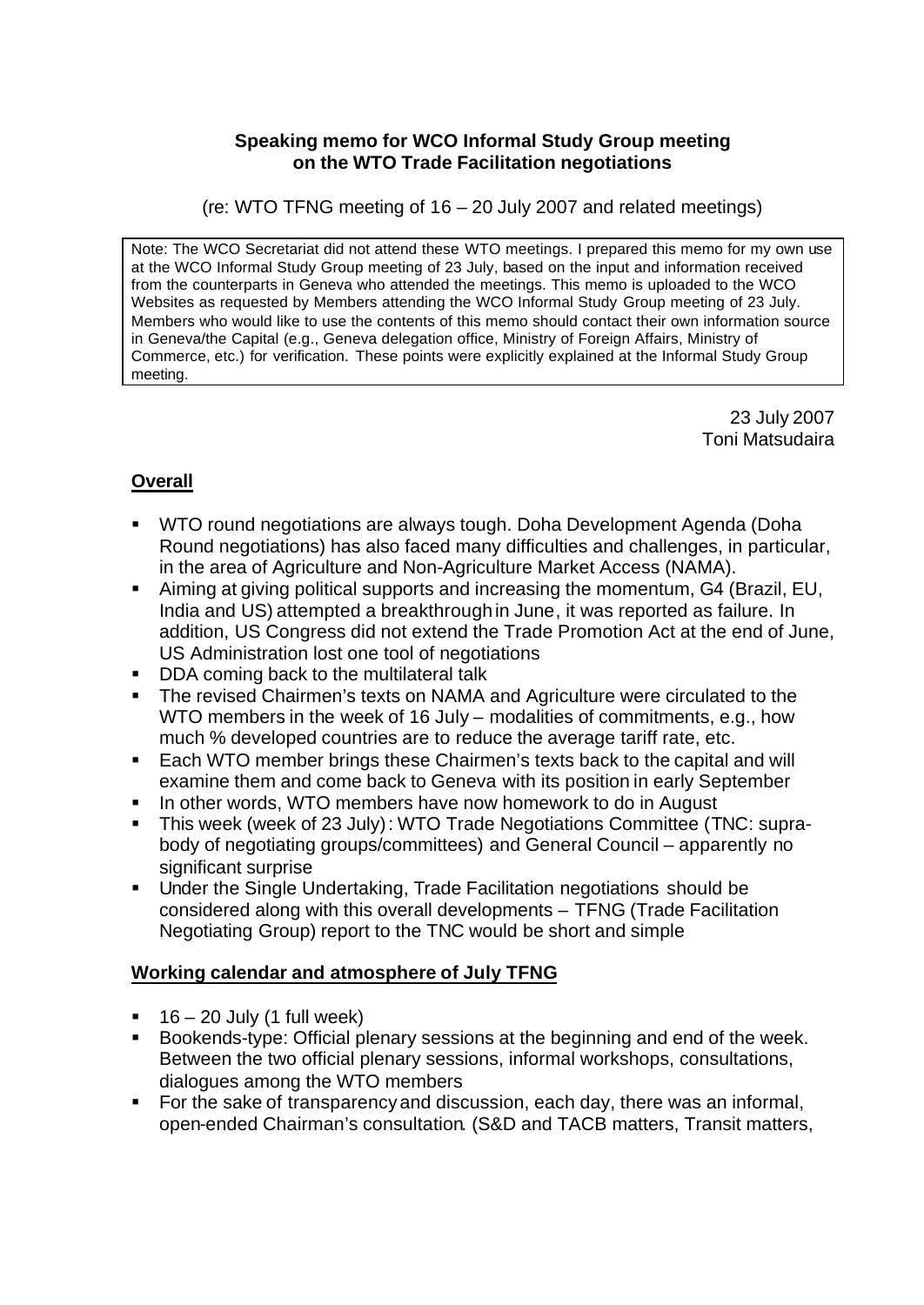Fees and formalities connected with importation and exportation, Transparency matters and Customs coo-operation)

- **Presence of more experts from the capitals (Australia, China, India, Korea, Nepal,** Pakistan, some African countries) – One LDC WTO member participated by taking advantage of Norwegian funding assistance
- Quite active negotiations/discussions by the participants, including those from developing countries and LDCs
- WCO Secretariat could not go to Geneva

# **Paper contribution**

- ß (brief introduction of the documents: TN/TF/W/43/Rev.11, W/106/Rev.6, W/120/Rev.1, W/144/Rev.1, W/146, W/147, W/148)
- Revised compilation paper indicates only  $3^{rd}$  generation proposals of the WTO members'. This was reflecting a request from the Core Group of developing countries
- BUT nothing in the compilation paper in agreement of all the WTO members
- **AND nothing prevents submissions of new proposals**
- **TN/TF/W/120/Rev.1 (Turkey Advance ruling) converting 2<sup>nd</sup> generation into** the 3<sup>rd</sup> generation; quite prescriptive and detailed
- ß TN/TF/W/144/Rev.1 (US revised Expedited shipments) reflecting WTO members comments; improved the use of terms, such as, "clearance" and "release", definition of manifest, etc.
- **TIM/TF/W/146 (Georgia, Turkey Quota-free transit regime) in principle, not the** Customs matter
- TN/TF/W/147 (Core Group, ACP Group, African Group, LDCs Group TA/CB) Elements in the implementation, such as, commitments, TA/CB, dispute settlement, etc.

**Informal gatherings by the WTO members** (the list may not be exhaustive: some were open meetings while the others were limited)

- **EC: Transit**
- Korea: Single Window
- **Hong Kong and Switzerland: Technical Workshops on GATT VIII related matters** and GATT X related matters
- India: Customs co-operation

### **Points to note**

- Re: Advance rulings: Two 3<sup>rd</sup> generation proposals: W/125 (Australia, Canada, US) and W/120/Rev.1 (Turkey) - Too simple? Too prescriptive? Coverage (subject matters)? Eligible person? Nature of appeal? – Indonesia: technical matters, duplication risk with the WCO work?
- Re: Expedited shipments: Subject procedures/agencies (only Customs)? Security/SPS? Within an hour? Regardless with value and weight? 200USD?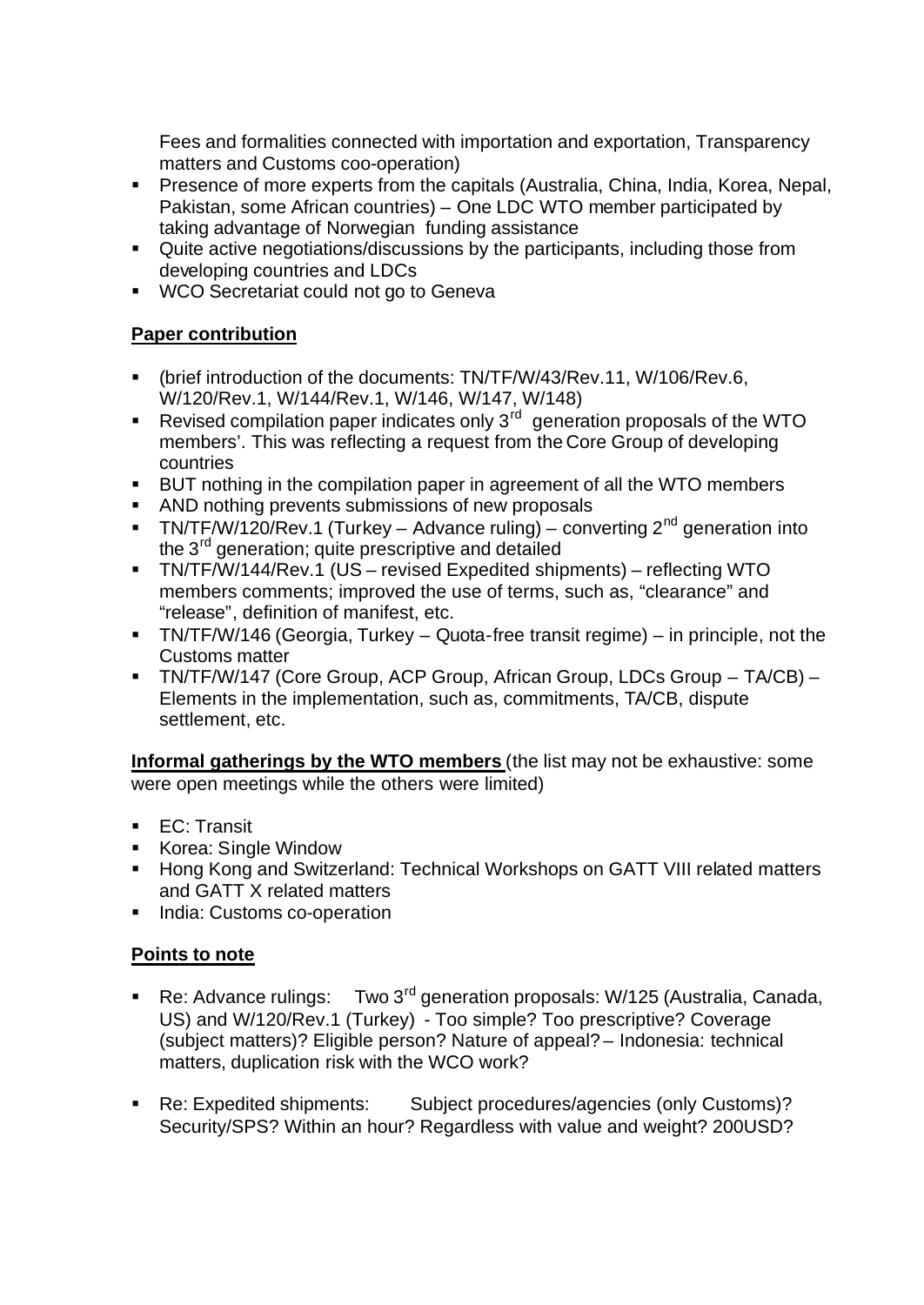Linkage with the proposal on Authorized traders? – The proponent WTO member mentioned Immediate Release Guidelines (when answering against the question of no distinctive procedures on value and weight) but it picked up only part of it

- Re: TN/TF/W/ 147: From some developed countries Concerns on discretion of developing countries to determine (1) whether or not commitments to be binding or guide (2) whether or not implementation capacity is acquainted and (3) establishment of TACB Support Unit in the WTO while the WTO so far is not a development organization
- Re: Customs co-operation: Switzerland suggested a reference to the WCO Guide on Information Exchange (2003 TCCV Guide), India said that the reference would be useful.
- Re: Single Window: Concept is fine but quite ambitious in considering the situation of developing countries – should be best-endeavor provisions, Linkage with other proposals (Border Agency Coordination) and harmonization of trade documents?
- Use of international standards: should be best endeavor provisions (in the context of Transit), rationales of non use of international standards might go beyond the GATT Article XX and XXI
- **Publication of information:** Judicial rulings? Exception?
- ß Linkage among GATT VIII related matters: One WTO member continued insisting that there should be a linkage among pre-arrival data processing, separation of release from clearance, post-clearance audit and authorized traders. The base is risk management. She was of view that it would be useful to identify how to link them. The other WTO member: to some extent there may be linkage, but might be better to sort them out and look at them individually, other: sequence might be important
- ß Border agency coordination: Best endeavor efforts? (should be enhanced some developed WTO members) (Should be best endeavor provision – some developing WTO members)
- Risk management: too simple?
- **PCA: right or obligation? Too prescriptive?**
- ß Participation of the Annex D organizations to the Member's consultation?

#### **TFNG NA**

Guide: TN/TF/W/143